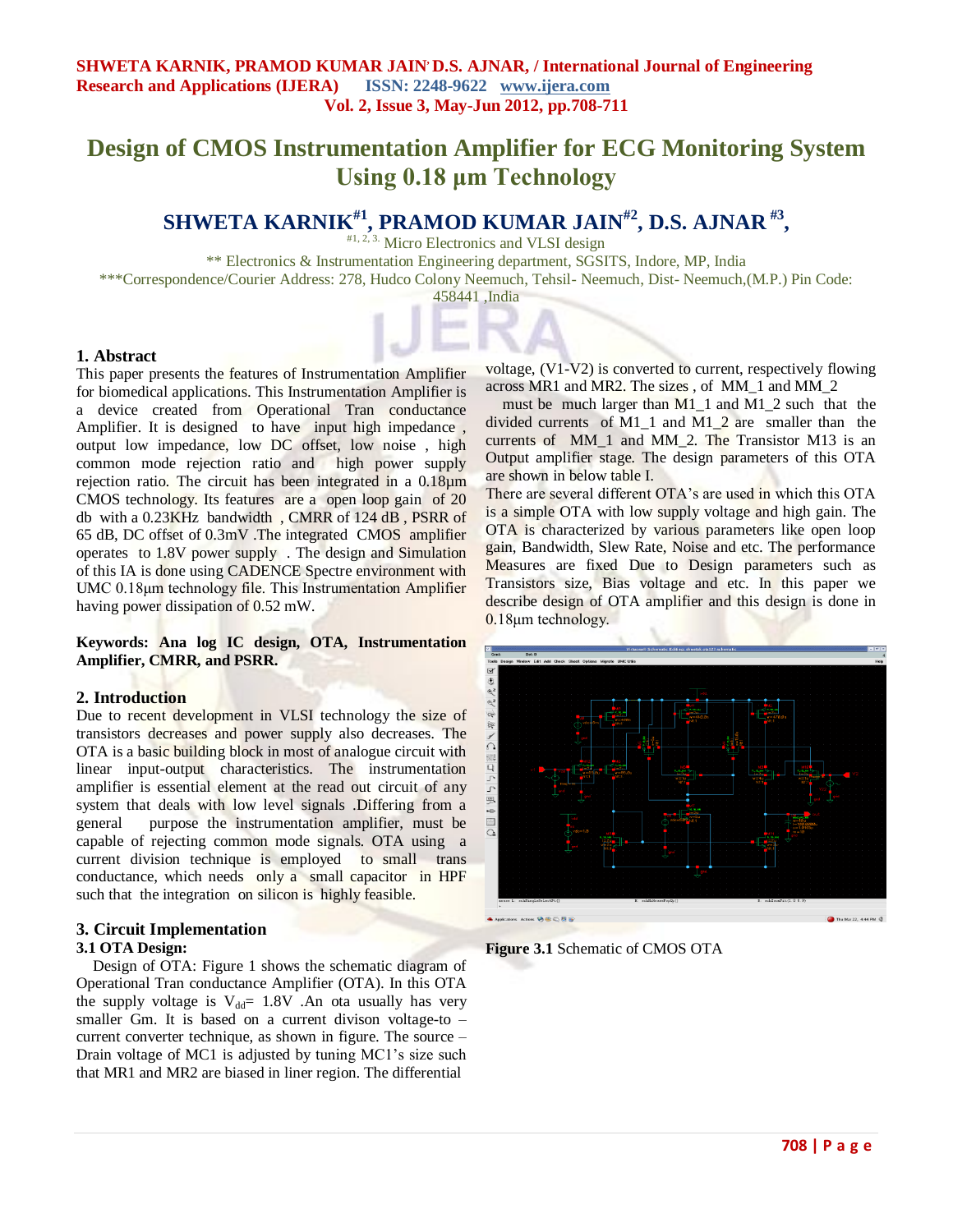**TABLE I** CMOS Transistor sizing for CMOS OTA design

| <b>Device</b>  | $W/L(\mu m)$ |
|----------------|--------------|
| M1, M2, M3     | 40/0.6       |
| M4,M5          | 20/0.6       |
| M6, M7, M8, M9 | 42/0.6       |
| M8,M9          | 50/0.6       |
| M10,M11        | 60/0.6       |
| M12,M13        | 0.8/0.6      |

### **4. Result of OTA 4.1 Gain and Phase of OTA**



# **Table.4.1** SUMMARY OF EXPERIMENTAL RESULTS

**TABLE II SIMULATED CHARACTERSTICS OF OTA**

| S.NO. | Experimental                   | <b>Results Value</b> |
|-------|--------------------------------|----------------------|
| 1     | Open Loop Gain                 | 76.83dB              |
| 2     | 3dB Frequency                  | 31.41kHz             |
| 3     | <b>Unity Gain</b><br>Frequency | 90.25MHz             |
| 4     | <b>Slew Rate</b>               | $2.344V$ /usec       |
| 5     | Power Dissipation              | 0.74mW               |
| 6     | Load Capacitance               | 0.1pF                |

|   | <b>PSRR</b> | 80dB |
|---|-------------|------|
| о | <b>CMRR</b> | 91dB |

## **4.2 Layout of OTA:**



# **4.3 DRC (Design Rule Check) of OTA:**



# **5. Architecture Instrumentation Amplifier**

Figure 5.1 shows the schematic of instrumentation amplifier for biomedical applications. This instrumentation amplifier based on OTA , which actually could accomplish the desired features of high common mode rejection .The Instrumentation Amplifier is based on a current-balancing technique . The differential inputs voltage, Vin1 and Vin2, are converted into a Differential Currents, I<sub>g</sub>, flowing across resistor  $R_g$  in Tran conductance stage. By the current mirror composed of M5-M16,  $I_g$  is mirrored to be is in Tran impedance stage. Then, the mirror current, Is, is converted into a voltage by flowing across resistor Rs. The design works with a 1.8 V power supply, to ensure optimum working point. Its function produces output voltages that are difference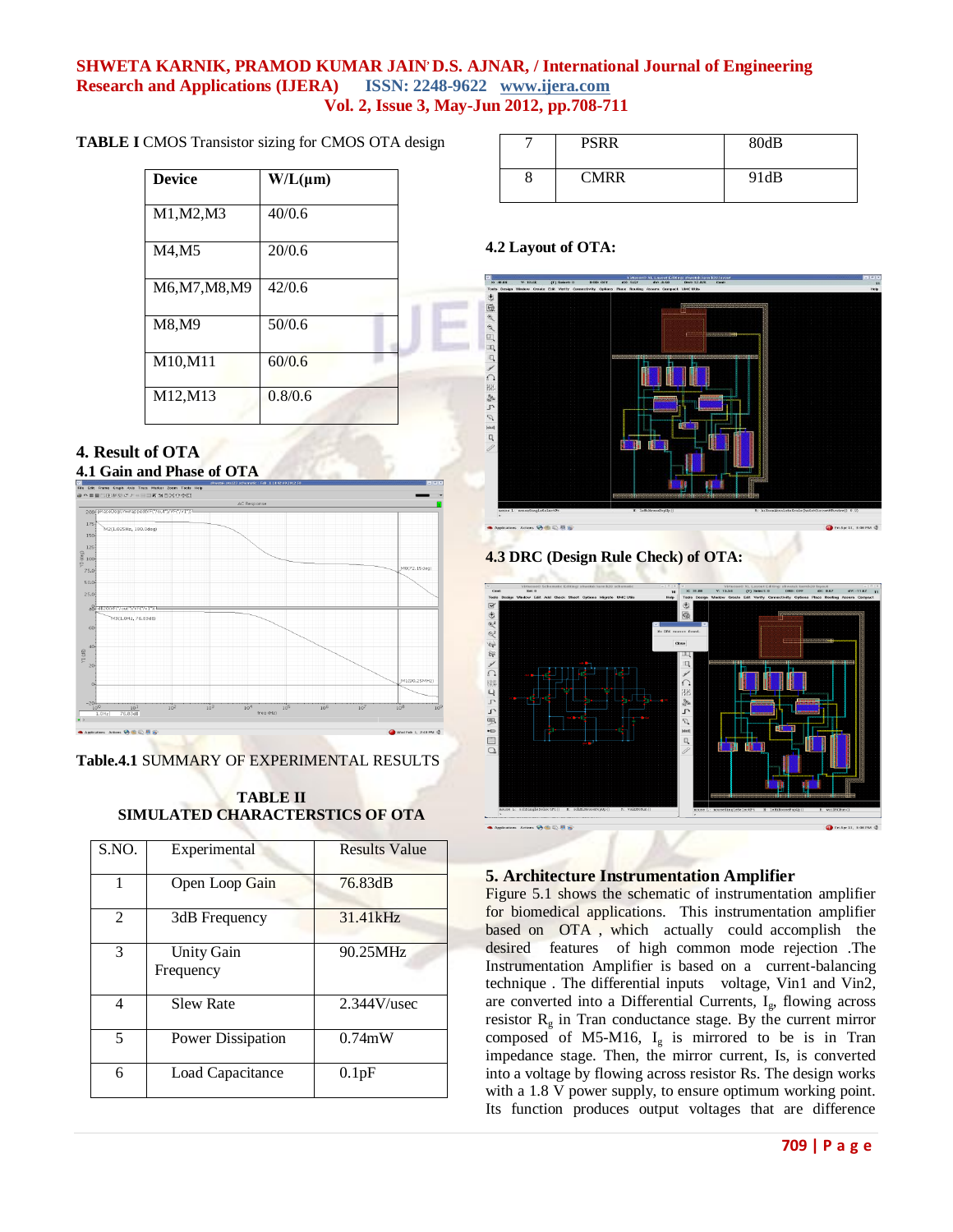between the two input terminals, multiplied by the gain. For our purpose , the Biomedical application will be represented by the gain of the device , thereby applying a signal at the non-inverting input of the amplifier.



**Figure 5.1** Schematic of Instrumentation Amplifier







**Figure 5.3** Layout of Instrumentation Amplifier



**Figure 5.4** DRC (Design Rule Check) of Instrumentation amplifier

**TABLE III SIMULATED CHARACTERSTICS OF IA**

| S.NO.          | Experimental             | <b>Results Value</b>              |
|----------------|--------------------------|-----------------------------------|
|                | Open Loop Gain           | 20.12dB                           |
| $\mathfrak{D}$ | Input referred noise     | $160 \text{ nV}/\sqrt{\text{Hz}}$ |
| 3              | <b>Power Dissipation</b> | 0.52mW                            |
| 4              | <b>PSRR</b>              | 65dB                              |
| 5              | <b>CMRR</b>              | 124dB                             |

**Figure 5.1.** Schematic on instrumentation amplifier based on OTA .We know that this Gain factor is:

 $V_{\text{out}}$  / (V2-V1) = [(1+2R1)/Rgain]\* [R3/R2]